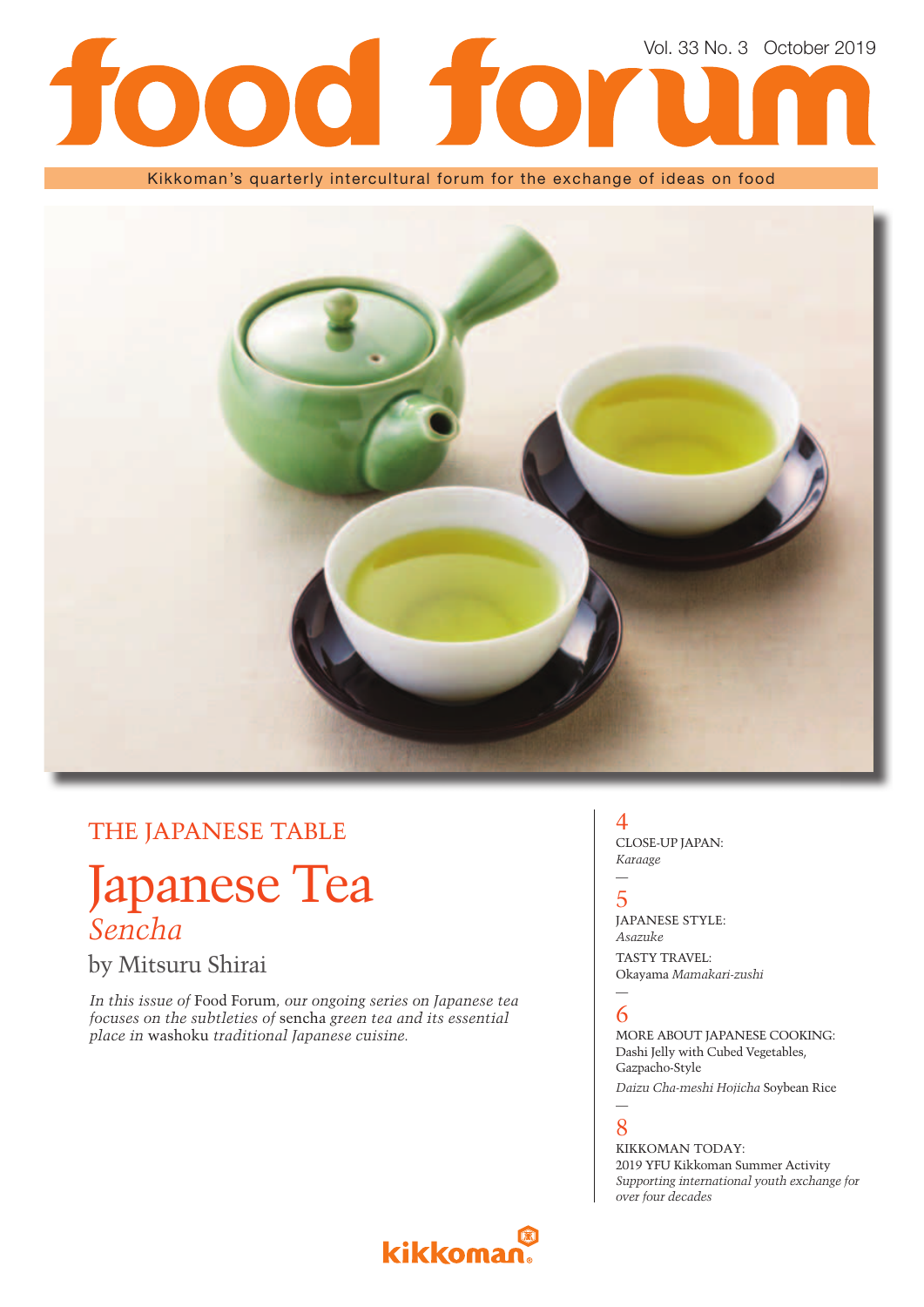#### THE JAPANESE TABLE

# Japanese Tea *Sencha*



## **Variations of** *Sencha*

In much of the world, green tea is processed by pan-roasting, but *sencha* Japanese tea, which accounts for 80 percent of all tea consumed in Japan, is steamed. Steamed *sencha* has a bracing, refreshing aroma and contains more umami than other teas. *Sencha* comprises a variety of teas, from high grade *sencha* to more common and affordable types of *sencha*, *hojicha* and *bancha*.

High grade *sencha* contains more constituents of umami compared to other Japanese teas, and thus offers a rich, rewarding flavor. It is often presented as a gift, and served on special occasions or to guests. *Hojicha*  leaves are roasted after steaming, and this tea has recently become quite popular for its pleasant fragrance and mild taste. *Bancha* is made with tea leaves picked later in the season; both *hojicha* and *bancha* complement daily meals.

## **Processing Methods**

The method of making *sencha* begins with steaming tea leaves that have been harvested from the fields. This heating process through steaming halts the oxidation process (allowing oxidation to progress results in oolong tea and so-called black tea). After steaming, the leaves are rolled in order to break up their structure, which allows nutrients contained within their cell components to be more readily released when steeped in hot water. Through further rolling and twisting, the leaves either form into needle-like shapes and thin rolls, or they are chopped. The technique of rolling the leaves is particularly important. Until the end of the nineteenth century, tea leaves were predominantly hand-rolled, but as tea production became mechanized in Japan, a "rolling and twisting" machine was invented in the late 1890s. Over the years, advancements

to the machine were made until it came to reproduce and replace the subtle and skillful techniques of hand-rolling, making it possible to mass-produce fine *sencha*. Most tea today is made by machine, but some high grade *sencha* tea varieties are still rolled by hand, which requires great expertise.

Following the rolling process, the tea is dried to produce *aracha* crude green tea. Tea retailers blend *aracha* from different tea-growing regions and harvest seasons to create combinations of flavors and aromas to suit the tastes of their clientele. Shincha or first-flush tea (also called *ichiban-cha*) has an especially delicate flavor and aroma, and is marketed at high prices.

## **Brewing** *Sencha*

The *kyusu* one-handled teapot is one of the most-often used utensils for the daily drinking of tea. When brewing high-grade *sencha* for two



High grade *sencha Fukamushi sencha*







*Bancha Hojicha*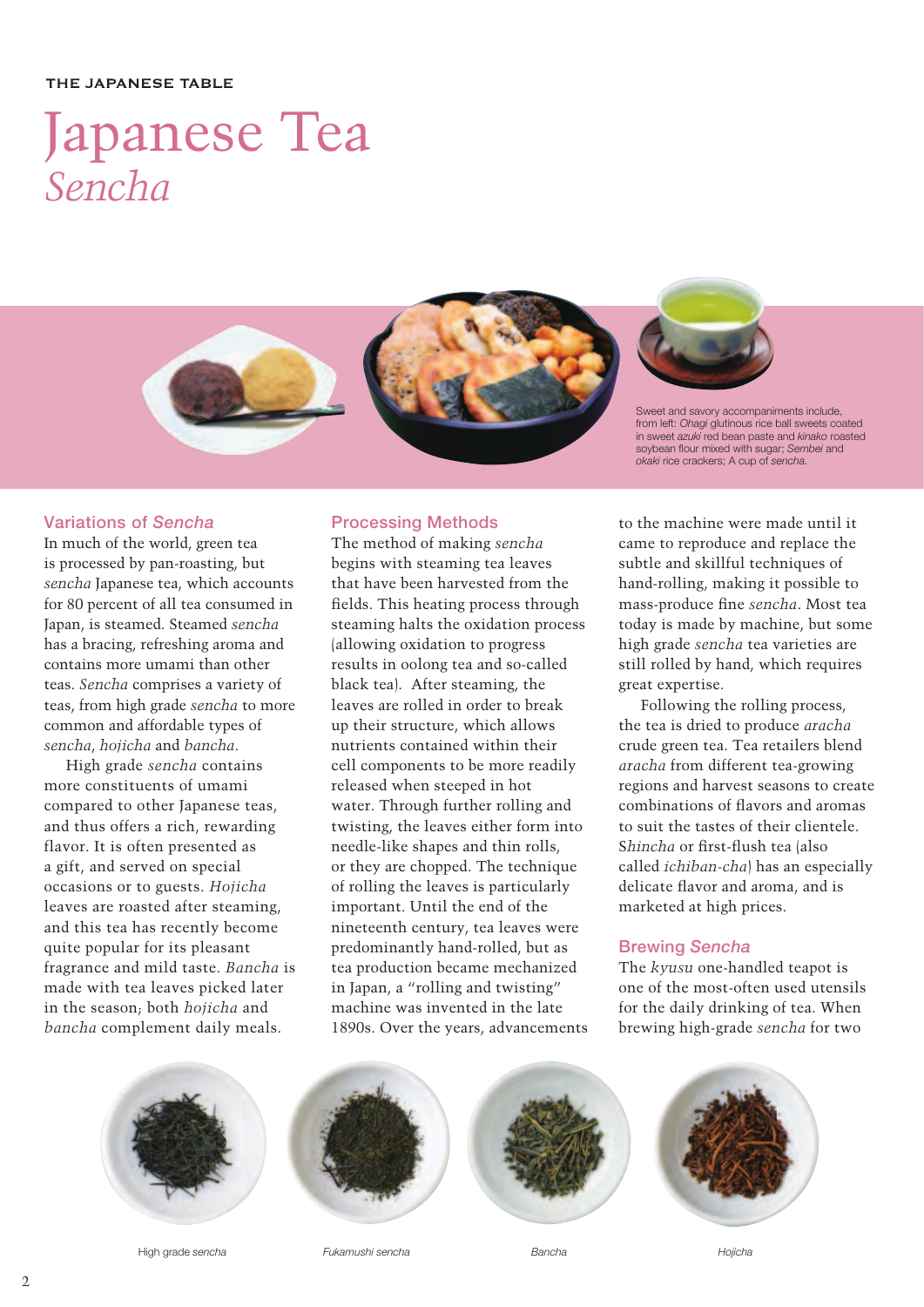

Rolling tea leaves by machine

people, about two teaspoons three or four grams, about 0.10 to 0.14 ounces—of leaves are recommended. Ideally, the water should be between 55-60°C (130-140°F) and the leaves steeped for about one minute before serving; or, in the case of *fukamushi* deepsteamed *sencha*, for about thirty seconds. Water that is too hot increases the astringency and bitterness of tea; water at lower temperatures of 70-80°C (160-180°F) produces a sweeter, more mellow tea with a higher amount of umami. *Hojicha* and *bancha* teas may be steeped in slightly hotter water of 95-100°C (200-212°F) and poured after brewing for around thirty seconds so as to appreciate their unique aromas. When serving, the



The beautiful green color and delicate aroma of cold-brewed *sencha* can be fully appreciated when served in a wine glass.

tea is carefully poured out gradually and portioned out evenly into several cups, so that each contains tea of a similar hue. Tea is poured out to the last drop, to enable steeping for delicious second servings of tea. Perhaps the most customary way in which *sencha* is enjoyed is accompanied by a sweet of some kind, in order to complement the slight astringency of the tea. Those who do not favor sweets may prefer soy sauce-fl avored *sembei* or *okaki* rice crackers, or Japanese pickles.

### **New Ways of** *Sencha*

Cold-brewed *sencha* made with water and ice is currently popular. This method results in a less astringent brew containing more umami and is, above all, very easy to make. Simply place about eight to ten teaspoons, fifteen or twenty grams (about 0.5 to 0.7 oz.) of tea leaves in a 750 ml (25 oz.) bottle of water, steep in the refrigerator for several hours, then pour through a tea strainer. Drinking this tea from a wine glass allows an appreciation of both its aroma and its beautiful green color. Various new types of *sencha* are also attracting attention, including hybrid teas that produce the fragrance of jasmine or cherry tree leaves, and oolong tea-like aromatic green teas. Increasingly, young people are attracted to

flavored teas concocted by adding herbs or dried fruit to a *sencha*-based tea.

In light of the busy routines of contemporary society, these days it may be more convenient to drink the bottled, ready-made teas that are sold in stores. But when time permits, enjoying *sencha* brewed in a *kyusu* has its rewards, alleviating stress and granting a moment to savor the pleasures of life. Sitting down and relaxing with a fine cup of *sencha* and a well-chosen confectionery is an indulgence everyone should experience.

#### **cover**

*Sencha*, made and served using a *kyusu* one-handled teapot

#### **Author's profile**

Mitsuru Shirai was born in 1957. After graduating from Osaka Prefecture University, he served in the Shizuoka prefectural government and has long been involved in the promotion of tea in his roles as general manager of planning in the World Green Tea Association; manager of Shizuoka Prefecture Tea and Agricultural Production Division; director of Shizuoka Prefecture Department of Economy and Industry; and vice-director of Fujinokuni Cha no Miyako Museum (Tea Museum, Shizuoka). He is a qualified Japanese tea instructor, a Chinese tea artist and Chinese tea sommelier. His authored works include *Yabukita no subete* ("All about Yabukita cultivar of tea"; 2007); *No no fukei* ("Agricultural essays"; 2010-2017); and *Ryokucha tsushin* ("World green tea bulletin"; 2007).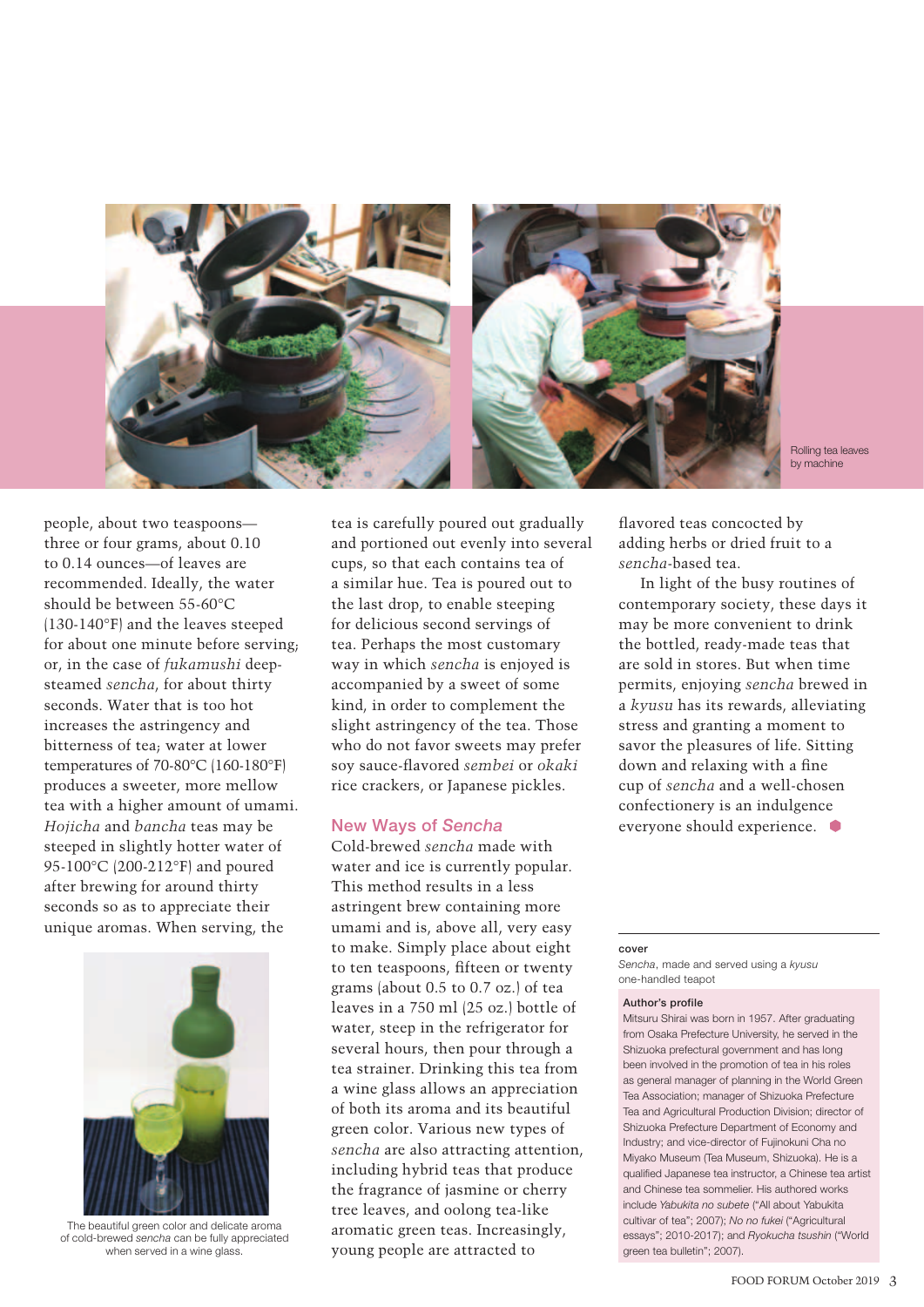

**CLOSE-UP JAPAN** *Traditions and trends in Japanese food culture* 



Deep-frying chicken *karaage*

# *Karaage*

Japanese deep-fried chicken, *tori-nokaraage*—called simply *karaage*—is said to have made its first appearance on restaurant menus in 1930s Tokyo. The word *karaage* itself, strictly speaking, refers to a general cooking method wherein seasoned or unseasoned ingredients are coated with flour or starch and deep-fried. Not only chicken, but fish, pork and vegetables can be prepared this way, but chicken *karaage* is so popular that, in Japan, people automatically think of "chicken" when they hear the word "*karaage*."



*Karaage* in bento lunch box

*Karaage* tastes delicious, hot or cold

Before deep-frying, the chicken is cut up and marinated briefly in a blend of soy sauce mixed with sake, mirin, garlic, ginger and other seasonings, then coated with wheat flour or potato starch, which makes for an exceptionally crunchy outer skin and moist, tender meat. *Karaage* is not only considered a main dish at meals, it appears in bento lunch boxes and at picnics, because it tastes delicious, hot or cold, and is easy to eat. This is a dish made not only at home: in convenience stores, pre-made *karaage* is kept warm and sold right by the cash register to tempt the appetite; it is found in supermarkets and

bento shops, sometimes marketed as a snack to accompany drinks. Even frozen *karaage* is available. There are many take-out *karaage* shops in Japan, each with its own unique style. Boneless thigh or breast meat is typically used, but some shops swear by bone-in meat. Much of prepared *karaage* is made-to-order, and customers take away crispy hot chicken.

Arguably, Japan's *karaage* culture is most deeply rooted in Oita Prefecture, located on Japan's southern island of Kyushu—an area once known for its numerous chicken farms, and where people are said to eat more chicken compared to other prefectures. The city of Nakatsu in northern Oita, in particular, boasts approximately sixty take-out shops specializing in *karaage*, each with its own custom recipe—satisfying not only residents, but drawing hungry tourists who visit the region to sample delicious *karaage* variations.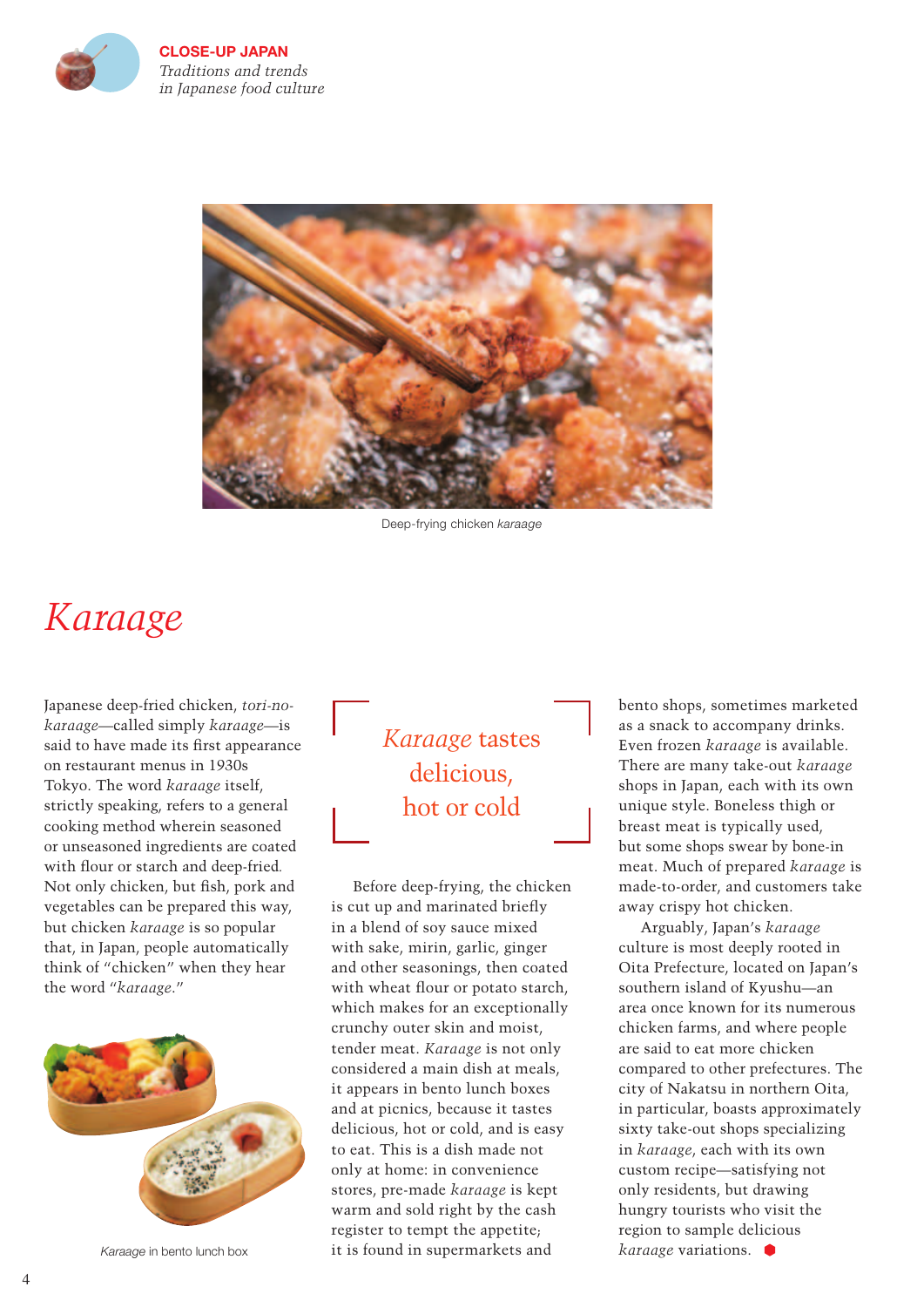

# *Asazuke*

The history of *tsukemono*, Japanese pickles made through fermentation, can be traced to the eighth century. *Tsukemono* are a small but indispensable element in *washoku*, the Japanese traditional diet, and their wide variety reflects the

availability of fresh seasonal vegetables, seasonings used and pickling time. In recent years, *asazuke*, a type of *tsukemono* made without fermentation, has become popular. Often made at home, *asazuke* are lightly pickled, mild-cured vegetables marinated



Asazuke, clockwise from left: Chinese cabbage, eggplant, daikon, cucumber, carrot after being made.

briefly in seasoned liquid that combines condiments like salt, dashi, vinegar and soy sauce, all according to personal taste. *Asazuke* can be enjoyed like a salad, as they retain the freshness of raw vegetables. Markets sell various marinades for making *asazuke* that include kombu dashi, fermented rice bran, sweet vinegar and other seasonings. *Asazuke* are popular because they can be made quickly, with minimal prep time: chop up favorite vegetables, place in a container with seasoning liquid, and squeeze the ingredients a few times to allow absorption of flavor before placing in the refrigerator for 15 to 30 minutes. *Asazuke* should be eaten within a few days



# Okayama *Mamakari-zushi*

*Sappa* (*mamakari*), small herring found in the Seto Inland Sea, taste best when vinegared or deep-fried as *karaage*. Vinegared *sappa* atop sushi rice—*mamakari-zushi*—is an especially popular dish along the coast in Okayama Prefecture, traditionally served on special occasions. *Mamakari*'s delicious reputation inspired its amusing name, implying that, because it is so good, everyone keeps eating it until the rice runs out—and then must borrow (*kari*) rice (*mama*) from neighbors. Scaled and gutted with tail left on, the fish is salted for an hour, rinsed in vinegar, then marinated overnight in vinegar mixed with sugar and salt. The next day, the *mamakari* are laid atop small hand-formed balls of sushi rice to create *mamakari-zushi*.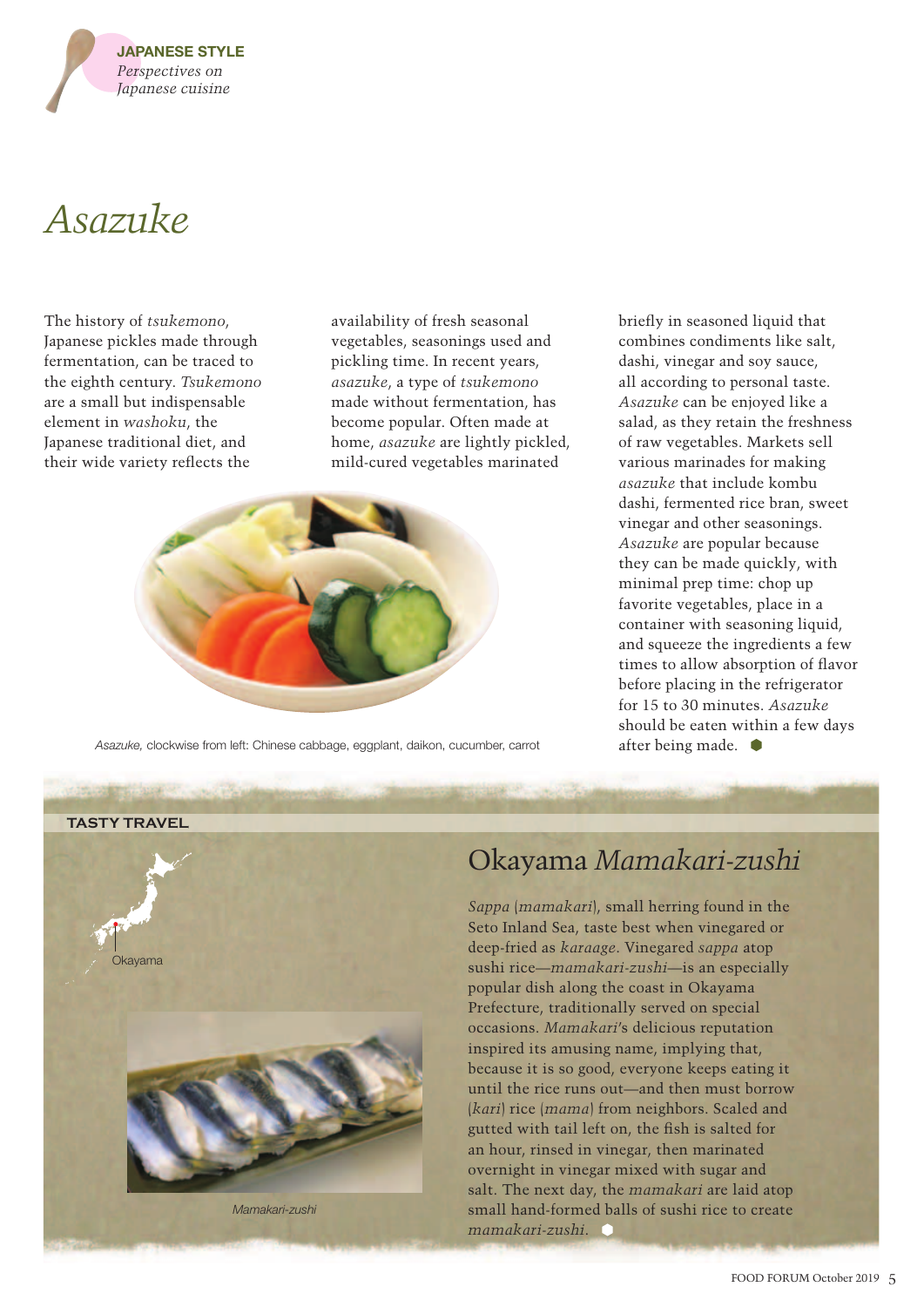



## DASHI JELLY WITH CUBED VEGETABLES, GAZPACHO-STYLE



### **Appetizer serves 3-4**

49 kcal Protein 4.6 g Fat 0.3 g (per serving)

#### **Dashi jelly**

- 400 ml / 1 <sup>2</sup>/<sub>3</sub> C dashi stock • Juice from 1 thumb-size knob of
- ginger, grated and squeezed •  $\frac{7}{9}$  / 1 T unflavored gelatin powder
- 1 T Kikkoman Light Color Soy Sauce
- 100 g / 3.5 oz. Japanese cucumber
- Salt
- 2 medium tomatoes, 150 g / 1/3 lb.

#### **Vinegar-soy sauce**

- 1/2 T grain vinegar
- 1 T Kikkoman Light Color Soy Sauce

• 2-3 okra, total 30 g / 1 oz.

This recipe takes a hint from a type of gazpacho made with diced vegetables, while the dashi jelly adds a Japanese taste. This dish is delicious as a starter or as a fresh salad. Depending on preference, the proportions of dashi jelly or the vegetables may be adjusted.

1From 400 ml of dashi stock, spoon 2 T into a small bowl. Add ginger juice and microwave until edges of the stock start to bubble.\* Set aside.

2Place powdered gelatin in a bowl, add 3 T cold dashi stock and wait for one minute.\*\* Heat another 3 T of dashi stock in microwave, stir into gelatin until granules are completely dissolved. Add the remaining stock, ginger mixture and light color soy sauce to the dissolved gelatin. Stir, then pour the mixture into a flat container and refrigerate until set.

**3** Peel the cucumber and cut into cubes 6-8 mm / 0.2- 0.3 in., about 3/4 C. Put the cubed cucumber in a bowl. Sprinkle with about 1/8 t salt and leave for 15 minutes; squeeze out excess moisture from the cucumber.

4Peel the tomatoes and cut into 8-10 mm / 0.3-0.4 in. cubes.

5 Blend vinegar and soy sauce in a small bowl.

In a separate bowl, place the cubed cucumber and tomato. Add  $2 t$  of the vinegar-soy  $\mathbf 0$  sauce, stir and taste; add more if needed.

7Remove okra stems and boil in lightly salted water for about 2 minutes until cooked; drain and cool. Cut lengthwise into halves or quarters, depending on size, and then into 8 mm / 0.3 in. pieces, a bit smaller than the tomato cubes. Put in a small bowl, stir in a small amount of the vinegar-soy sauce. Add okra to cucumber and tomato mixture.

 $\mathbf D$  Spoon out the dashi jelly over the mixed vegetables; stir lightly. Scoop this mixture  $O$  into serving glasses.

- Ginger has proteolytic enzymes that prevent gelatin from setting. Heating the ginger juice breaks down the enzymes to allow gelatin to harden.
- Some gelatin powder does not require this process, so follow package instructions for dissolving.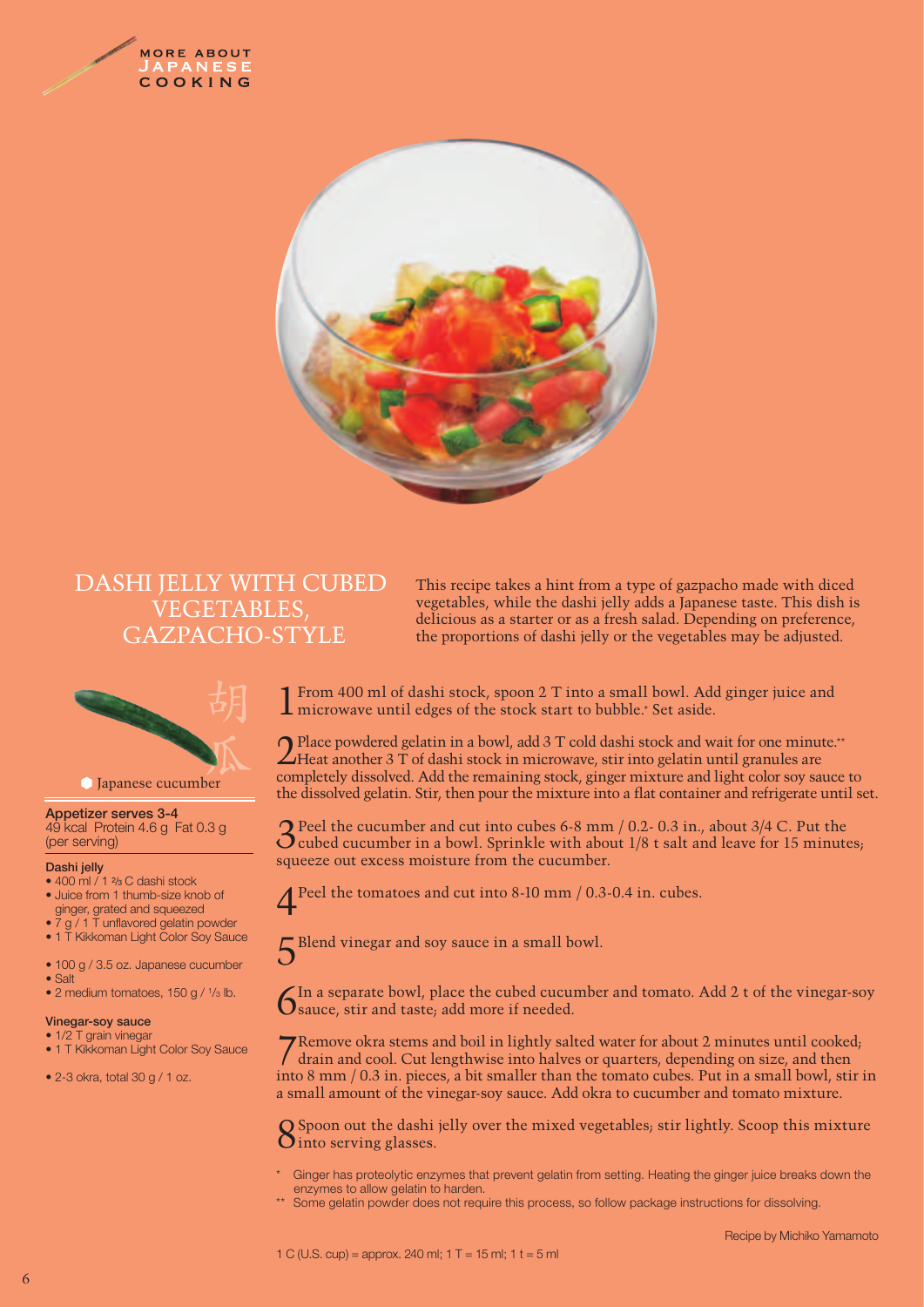

# *DAIZU CHA-MESHI HOJICHA* SOYBEAN RICE



#### Japanese kombu tea granules

#### **Serves 4**

329 kcal Protein 9.1 g Fat 3.1 g (per serving)

- 50 g / 1.7 oz. dry soybeans
- 500 ml / 2 C hot water
- 7 g / 0.2 oz. *hojicha* tea leaves\*
- 360 ml / 1 ½ C *japonica* rice

#### **Seasoning**

- 1 T sake
- 2 t Kikkoman Soy Sauce
- 1 ½ t Japanese kombu tea granules\*\*
- $1/3 t salt$

1Rinse and drain soybeans. Roast the soybeans in a non-stick frying pan, stirring constantly over low-medium heat until outer skins turn light brown and blister.

Place the roasted soybeans in a bowl. Add the hot water, cover and allow to sit for  $\angle$ about half a day.

3 Drain the soybeans, saving the soaking water. Remove the thin soybean skins and  $\mathbf{\hat{O}}$  set the soybeans aside.

4 Pour the soybean soaking water into a pot and bring to a boil. Add the *hojicha* tea leaves and allow to steep over medium heat for 60-90 seconds. When the aroma of the tea becomes strong, strain the soybean-*hojicha* liquid and allow it to cool. Discard the infused tea leaves.

Wash rice, drain in colander and leave for about 15 minutes.

Solution 1 *Sequelen the rice in a rice cooker, together with* 360 ml / 1 ½ C of the cooled solution *hojicha* liquid and the seasoning ingredients and top up to line 2 of the rice cooker for cooking white rice. Add more water if necessary and stir. Scatter the peeled soybeans atop rice and cook.

7 When the rice is cooked, gently fold in the soybeans with a rice paddle. Serve warm I in individual rice bowls.

- \* 1 *hojicha* tea bag may be substituted for loose-leaf tea. As an alternative to *hojicha*, *sencha* green tea leaves may be used in the liquid to cook the rice. *Hojicha* provides a rich roasted aroma; *sencha* lends a light, refreshing taste to the rice.
- In Japan, kombu (kelp) tea is made using powdered kelp mixed with hot water. It is completely different to fermented teas called "kombucha" in the West. If Japanese kombu tea granules or powder are unavailable, add 1/2 t salt to the rice and place a 10-cm piece of dashi kombu (dried kelp) over the rice when cooking in Step 6.

Recipe by Kikkoman Corporation